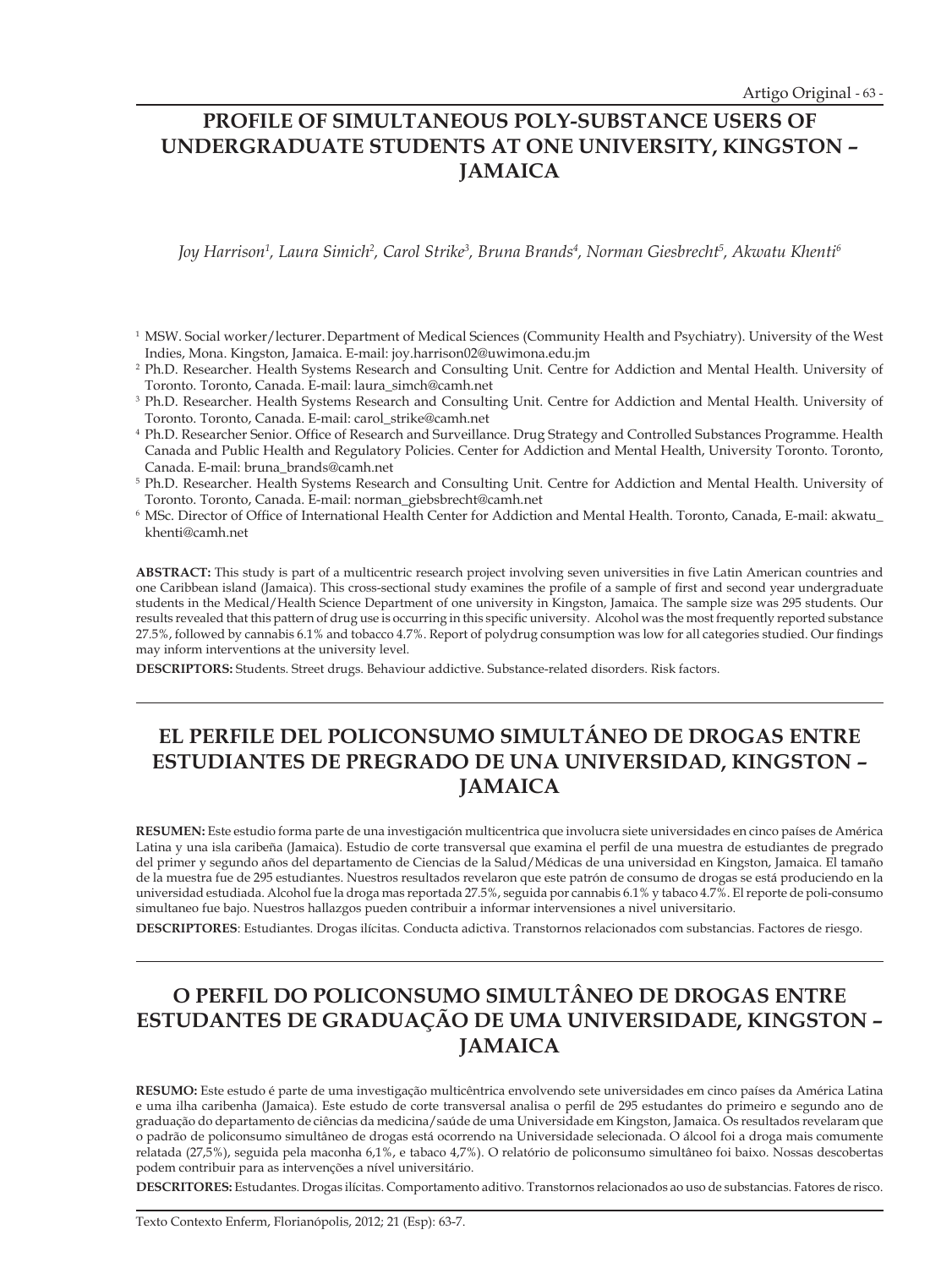## **INTRODUCTION**

Substance misuse among university students in general is a public health issue for some nations. The pattern of substance use since the 1990s has gotten increasingly worse and now students are immersed in a culture of abuse of addictive substances that results in a range of harmful academic, health and social consequences that extend into the surrounding communities.1 Simultaneous poly-substance use in particular, is becoming quite prevalent in educational institutions.

The use of licit and illicit substances is on the increase in colleges and universities and seems to begin at middle school, filters up to high school and then into universities and colleges.2 In a Rio de Janeiro/Brazil university, it was discovered from a survey, that the mean age of first use for substances among medical students was 16.6% for tobacco and 15.9 years of age for alcohol; corroborating with findings from other studies indicating that the ages of initiated use is occurring at younger ages.2-3 This is disturbing as the use of substances during adolescence is said to be a strong indication that users will progress to a lifetime of substance dependence which is usually associated with high risk behaviours such as violence, school failure and depression.2

Students who experiment with alcohol and drugs before entering college may also be more likely to engage in social and recreational activities where these substances are present. Therefore, programmes to be implemented in order to prevent, erased or lessen substance misuse, need to focus on activities which counter alcohol and substance use.<sup>4</sup>

Not much research is done on substance misuse among university students and even less seems to be conducted of the medical/ health science faculties. However, university students are an important population to study for substance use, as they are considered to be a vulnerable population, because of their easy access to substances of abuse, academic stress and burn-out.5-6This vulnerability can also originate from the transition from high school to university, which could be a very stressful experience for students. This new transitional experience for some students living on their own, with little or no parental control, places them at heightened risk of substance misuse. In addition, university campus life is often a culture all to itself with numerous opportunities to experiment with various substances to which students may not have been exposed before; such as exposure at parties "raves" both on campus and off campus. University culture also often promotes the heavy use of alcohol and other substances as stress relief and for fun.7-8

While much research has been done studying the substance misuse phenomenon, the literature tends to focus narrowly on the ingestion of one substance, or the concurrent use of two or more substances. Only a few of the studies reviewed examined the growing problem of co-ingestion of two or more substances at the same time (simultaneous polydrug use).In the Caribbean and Jamaica in particular, such a study is virtually non-existent, or if existing, is not readily available. As a result, little seems to be known about the interactive properties of psychoactive substances co- ingested at once, due to the lack of empirical data on simultaneous poly-substance use. What is however known is that simultaneous poly-substance use may produce greater intoxication with increased risk of injuries to the user.<sup>1,7,9-11</sup>

This study is therefore useful in adding to the body of knowledge in the area of substance abuse and in particular, the unearthing of new information regarding simultaneous poly-substance use among undergraduate university students enrolled in the medical/health science faculty at one university in Kingston, Jamaica.

#### **METHOD**

The target population of this study was undergraduate university student in their first and second years in the Medical/Health Science Faculty at one university in Kingston, Jamaica. They included students in the Medical Sciences, Nursing, Psychology and Pharmacology Departments at the selected University. The total population was estimated in 1800 students.

This was a cross-sectional study using a survey method of data collection. Recruitment of respondents was conducted by the principal investigators and their trained assistants after obtaining permission from lecturers. The courses included in the study were randomly selected from the  $1<sup>st</sup>$  and  $2<sup>nd</sup>$  year of each program in the Faculty of Health/Medical Science. A self-report questionnaire, developed by the research team, was then administered to 295 students who voluntarily agreed on participating. Some of the items on the questionnaire were taken from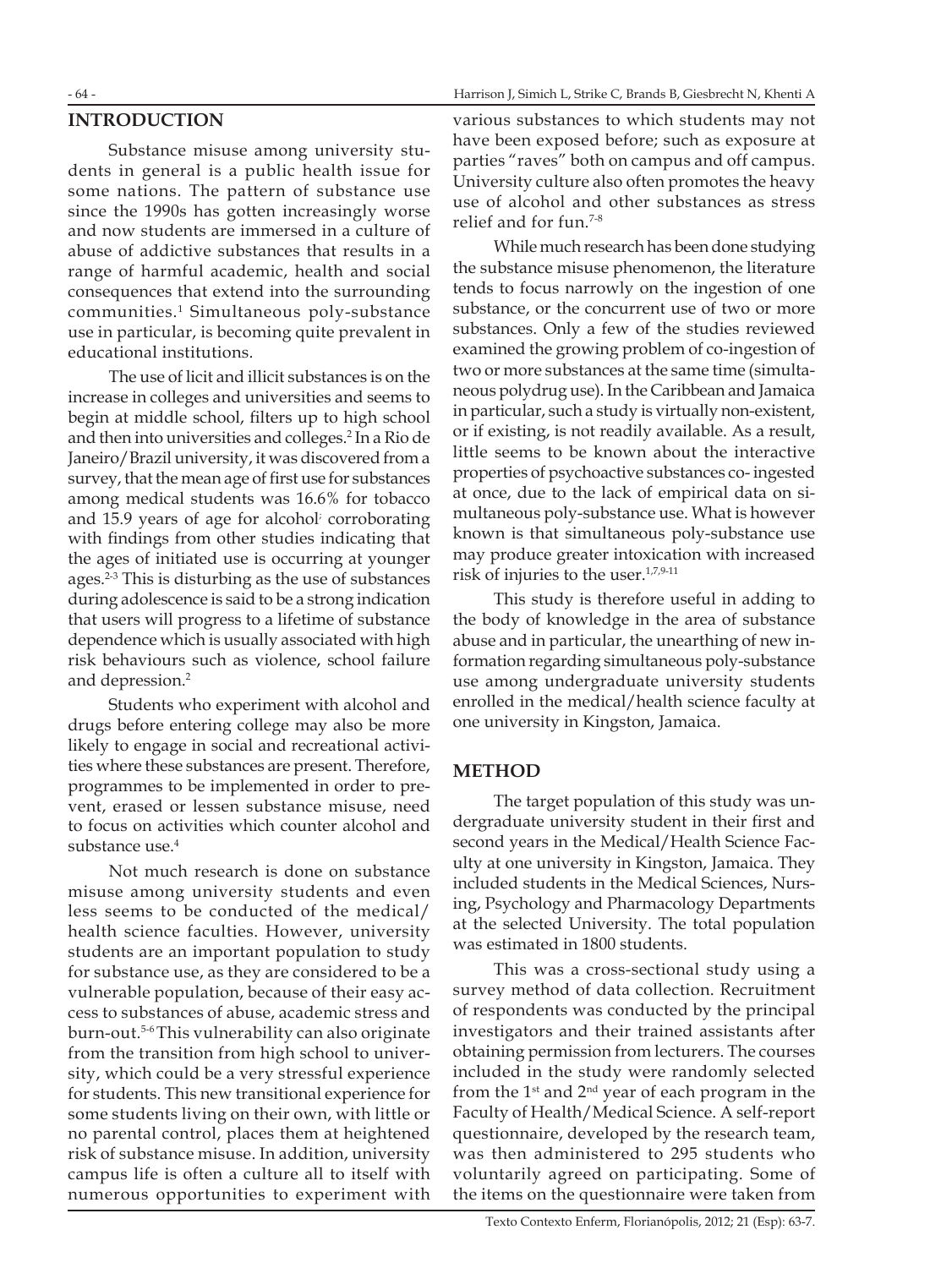pre-existing scales, including the CAGE scale for measuring psychoactive substance abuse and "participation in campus life" Canadian Survey.1,14-14

The statistical analysis was descriptive, including frequency distributions. Data analysis was performed using the statistics software package SPSS, Version 15.0 for Windows.

Before actual fieldwork was embarked on, ethical approvals were granted by the Centre for Addiction and Mental Health Research Ethics Board (CAMH REB), Canada, and the University Hospital of the West Indies/University of the West Indies/Faculty of the Medical (UHWI/UWI/ FMS), Jamaica, in October 2008 and February 2009 respectively.

## **RESULTS**

Sample size was 295 students, with 80.3% (n=237) females and males 19.7% (n=58). Alcohol was the most frequently reported substance 27.5% used in simultaneous combination with other drugs, followed by cannabis  $6.1\%$  and tobacco  $4.7\%$ .

Table 1 shows the frequency of the different combinations of substances reported in the study. The most reported co-ingested drugs were cannabis and alcohol. Of the ten combinations of substances presented in the questionnaire, none of the combinations including cocaine were mentioned by respondents, same for prescription drugs when combined with cannabis or tobacco.

**Table 1 - Combination of psychoactive substance used in last 12 months by Undergraduate students sampled at one university in Kingston-Jamaica, 2009 (n=295)**

| <b>Combination of substances used</b>     | Last 12<br>months |      | Last 30<br>days |     |
|-------------------------------------------|-------------------|------|-----------------|-----|
|                                           | F                 | %    | F               | %   |
| Alcohol and cannabis                      | 10                | 3.4  | 4               | 14  |
| Alcohol and cocaine                       |                   |      |                 |     |
| Alcohol and prescription drug             | 2                 | 0.07 | 1               | 0.3 |
| Alcohol, tobacco and cannabis             | 5                 | 14   |                 |     |
| Alcohol, cocaine and tobacco              |                   |      |                 |     |
| Alcohol, cocaine, cannabis and<br>tobacco |                   |      |                 |     |
| Cannabis and cocaine                      |                   |      |                 |     |
| Cannabis and prescription drugs           |                   |      |                 |     |
| Tobacco and prescription drugs            |                   |      |                 |     |
| Tobacco and cannabis                      | 3                 | 0.3  |                 | 0.3 |
|                                           |                   |      |                 |     |

Table 2 exhibits the breakdown of the year of enrollment at the University. Most respondents were in their first year of their enrollment, with less than half of the respondents in the second year.

#### **Table 2 – Current year of respondents, enrollment at one university in Kingston-Jamaica, 2009 (n=295)**

| <b>Current year at university</b> |     | %    |
|-----------------------------------|-----|------|
| First year                        | 208 | 70.5 |
| Second year                       | 86  | 29.2 |
| Non response                      |     | 0 3  |

Table 3 presents the living arrangements of study respondents. Approximately half of the sampled students were living at home with family, and those living with persons to whom they have close kinship ties accounted for almost sixty percent of respondents. Most of the participants in the sample lived outside the University's campus.

**Table 3 - Places of residence for university students sampled at one university in Kingston-Jamaica, 2009 (n=295)**

| <b>Places of residence</b>    |     | %    |
|-------------------------------|-----|------|
| On a hall of residence        | 64  | 21.7 |
| At home with family           | 148 | 50.2 |
| Live with other relatives     | 27  | 9.2  |
| Live off campus with roommate | 37  | 12.5 |
| Live off campus alone         | 16  | 5.4  |
| Other living arrangements     | 2   | ი 9  |

## **DISCUSSION**

It is apparent from the results of this study that some simultaneous polydrug use is occurring in the population studied. Only approximately 4% of respondents answered the question of the age of first simultaneous polydrug use, which could deem such results as inconsequential. However, many of the respondents seem to have been initiated into substance use before entering university; concurring with findings of other studies done with similar populations.<sup>1-2</sup> This element may be considered when planning intervention strategies.

The population studied is at the adolescence/young adulthood developmental stages. We did not explored the potential negative consequence of simultaneous polydrug use at this stage of the analysis.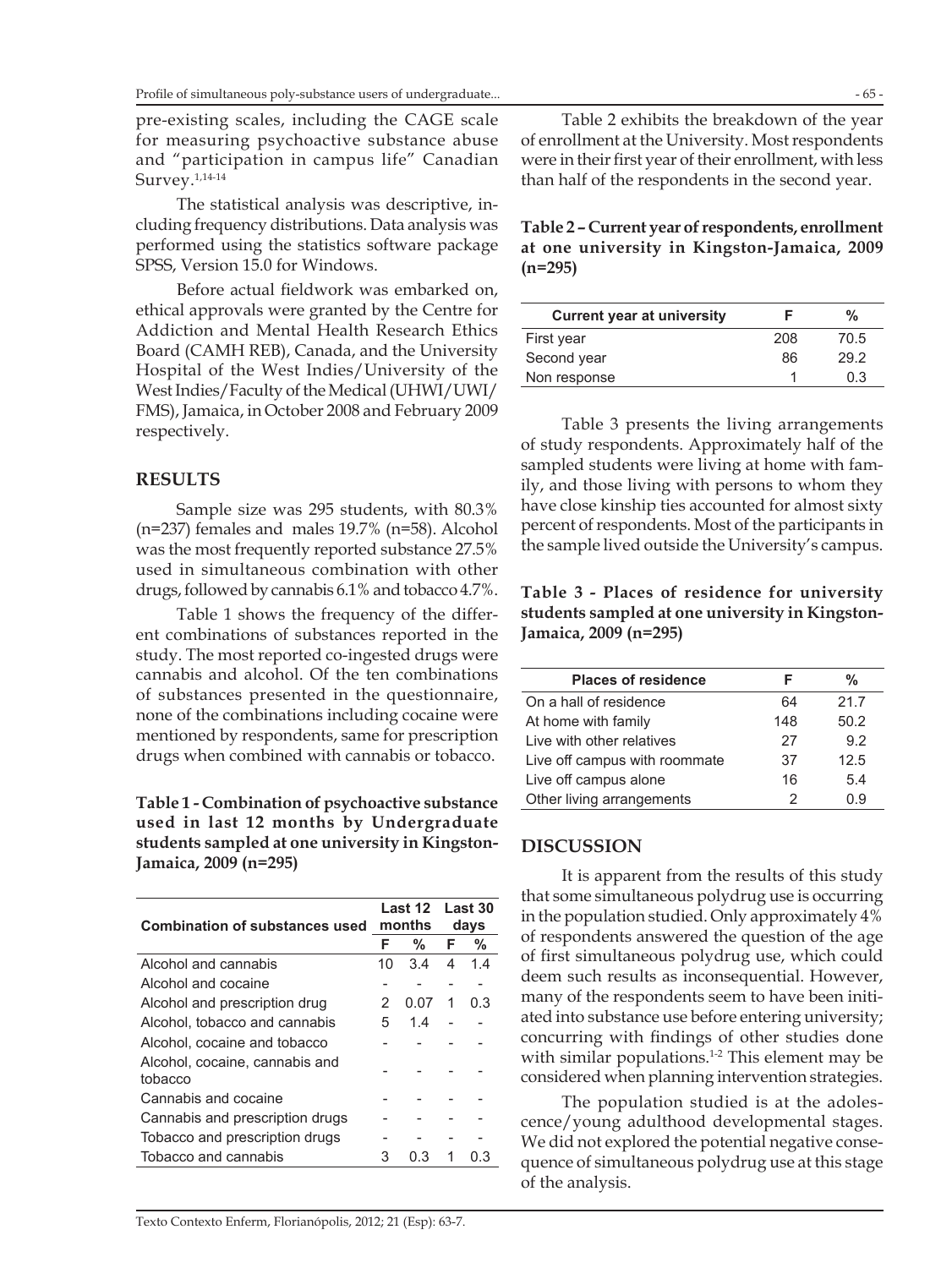Previous studies in the area of simultaneous polydrug use have reported decreasing rates as educational level increases, and where there is positive functioning, such as university entry.11,15-16 In late adolescence and early adulthood, cessation of simultaneous poly substance use was also found to occur. Outside the University's campus is where many of the study respondents reside and those who live on the campus have the autonomy to enter and leave the campus as they wish. These living arrangements and free flow of movements on and off campus, allow for greater and continued exposure to a social environment that may be accepting of polydrug use.4 Moreover, this exposure may be further exacerbated by the availability of and easy accessibility to substances. It was noted from the findings of this study, that the substances used in the different polydrug combinations were all legal and socially accepted, except for cannabis. Where cannabis use in Jamaica is concerned however, even though it is not legally sanctioned, its use is widely accepted by a wide cross-section of the society and so its prevalence in the combinations of substances co-ingested by respondents in this study is not surprising.

Jamaica is a country where the use of psychoactive substances by females is less accepted than when used by males. With the study having such a disproportionately larger number of female than male respondents, the true reflection of simultaneous drug use at the institution my not have been realized.

## **CONCLUSION**

The simultaneous polydrug use patterns and profile of undergraduate students sampled at one university in Kingston, Jamaica, may reflect social norms of our target population, where use of substances such as alcohol, tobacco and cannabis are present. We recognize an opportunity for universities to develop intervention programs aimed to prevent and help users at this stage, where there seems to be little impairment and with the possibility of less withdrawal complications.

## **Limitations**

The oversubscription of female respondents in our sample may have misled part of our results. The same may occur due to the small sample size used. Given the specific nature of our target population, findings cannot be generalized.

## **Recommendations**

Findings from this study can be instructive in the formulation and implementation of intervention strategies, tailored to deal with simultaneous poly-substance use at the University. It is recommended that the study be expanded to include other faculties, regional campuses, and other universities and tertiary institutions in Jamaica. In addition, substance misuse prevention research should be embarked on by this university, with a view to garnering information on the best intervention approach to employ in dealing with simultaneous polydrug use at the institution.

#### **Acknowledgements**

Special thanks to the Government of Canada/DFAIT, Organization of America States (OAS), Inter-American Drug Control Commission (CICAD), Centre for Addiction and Mental Health (CAMH - Toronto/Canada), authorities of the selected University and the students and collaborators who participated in the study. Special thanks to Dr. Gustavo Mery, CAMH Reviewer, for his collaboration in the final revision and editorial aspects of all papers and reports of group III.

## **REFERENCES**

- 1. National Centre on Addiction and Substance Abuse. Wasting the best and the brightest: substance abuse at America's colleges and universities [CASA]. Columbia (US): Columbia University; 2007 [accessed 2008 Jul 20]. Available from: www.casacolumbia.org
- 2. Mohler-Kuo M, Lee JE, Weschler H. Trends in marijuana and other drug use among college students: Results from 4 Harvard School of Public Health college alcohol study survey 1993-2001. J Am Coll Health. 2003 Jul-Agu; 52(1):17-24.
- 3. Passos SRL, Brasil PEAA, Santos MAB, Aquino MTC. Prevalence of psychoactive drug use among medical students in Rio de Janeiro. 2006. Soc. Psychiatry Epidemiol. 2006 Dec; 41(12):989-96.
- 4. Simons L, Klichine S, Lantz V, Ascolese L, Deihl S, Schatz B, et al. The relationship between socialcontextual factors and alcohol and polydrug use among college freshmen. J Psychoative Drugs. 2005 Dec; 37(4):415-24.
- 5. Shaiq M, Shah Z, Saleem A, Siddiqi MT, Shaikh KS, Salahuddin FF, et al. Perception of Pakistan medical students about drug and alcohol. Subst Abuse Treat Prev Policy. 2006 Oct 25; 1:31.
- 6. Kriegler KA, Baldwin JN. A survey of alcohol and other drug use behaviour and risk factors in